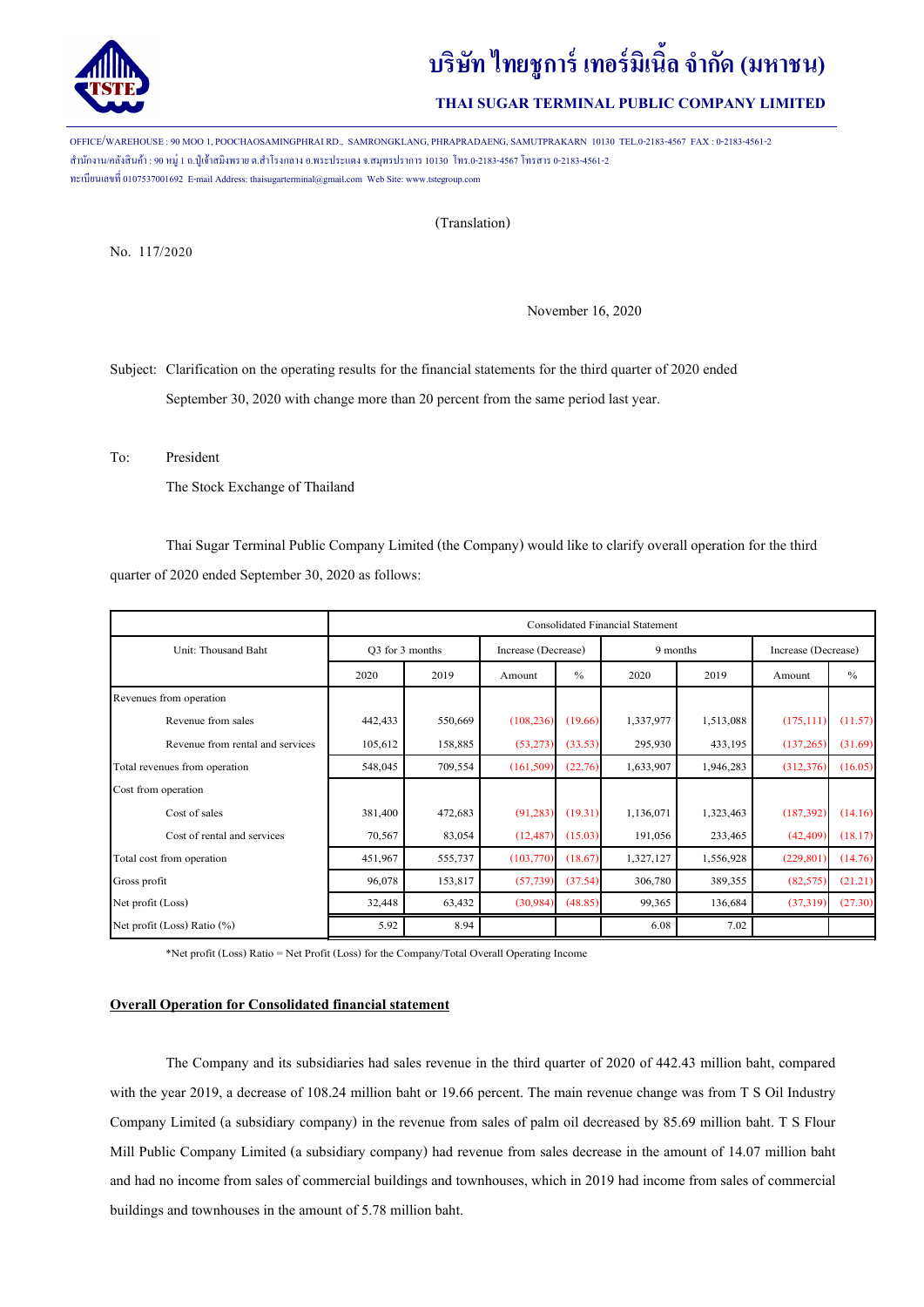

Revenue from rental and services for the third quarter of 2020 was 105.61 million baht, compared with the year 2019, a decrease of 53.27 million baht or 33.53 percent. The main income that changes are from the company revenue from discharging service fees decreased by 47.23 million baht. T S Warehouse Company Limited (a subsidiary company) had lower storage and service income of 28.69 million baht. T S Transport and Logistics Company Limited had revenue from berth service - net decreased by 5.84 million baht.

The cost of sales in the third quarter of 2020 amounted to 381.40 million baht, compared to the year 2019, in the same period, a decrease of 91.28 million baht or 19.31 percent, which was related to lower sales revenue.

Cost of rental and services in the third quarter of 2020 amounted to 70.57 million baht compared to the year 2019, a decrease of 12.49 million baht, or a 15.03 percent decrease concerning the lower service income.

**Summary of operating results of the consolidated financial statements for the third quarter of 2020, the company has a net profit of 32.45 million baht compared to that of 2020, in the same period, the company has a net profit of 63.43 million baht, the company has a net profit of 30.98 million baht. Or down 48.85 percent**

#### **The key factors of decreasing net profit**

**The third quarter of 2020 performance is declining, mainly due to the impact of natural drought causing decreased overall sugarcane production in the country, as well as the amount of sugar produced, is the main product of the company service whether it is income from providing storage services and loading and unloading services for export. As a result, the company has a decrease in the storage service, compared to the third quarter of 2019, by 114,862.38 metric tons or 73.35 percent, and the number of export products decreased. Compared with the third quarter of 2019, the amount of 244,160.53 metric tons or decreased by 87.38 percent. The current economic impact led to a decrease in imports and exports. As a result, the use of container terminal services has also decreased.**

**For the nine-month performance of the year 2020, the company had a net profit of 99.37 million baht, compared to the year 2019, the company had a net profit of 136.68 million baht, a decrease of 37.32 million baht or 27.30 percent. Although the number of goods in the consignment service and exports declined from the effects mentioned above. The company can make more profits from the wheat flour business and palm oil business.** 

**However, the company controls, manages, reduces costs, and creates maximum benefits to the company. Including the company tries to find more customers to use the service more.**

**As at September 30, 2020 the company has the total assets 5,151.61 million baht, total debts 1,392.31 million baht and in the part of the shareholders 3,759.30 million baht. D/E Ratio of shareholders was equal to 0.37 interest-Bearing D/E Ratio= 0.19**